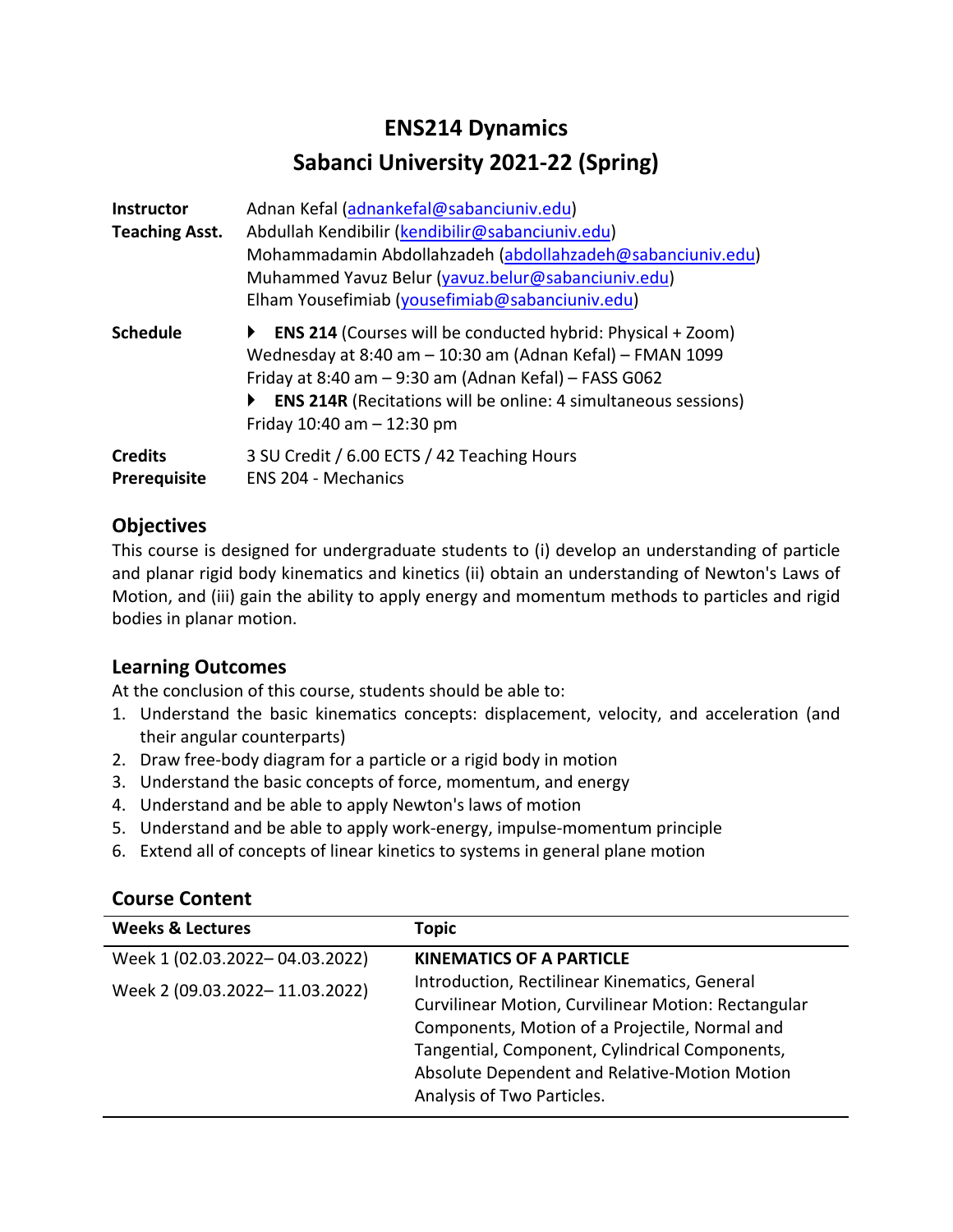| Week 3 (16.03.2022-18.03.2022)<br>(Quiz 1)<br>Week 4 (23.03.2022-25.03.2022)<br>Week 5 (30.03.2022-01.04.2022)                                | <b>KINETICS OF A PARTICLE</b><br><b>Force and Acceleration</b><br>Newton's Second Law of Motion, The Equation of<br>Motion, Rectangular Coordinates, Normal and<br>Tangential Coordinates, Cylindrical Coordinates,<br><b>Central-Force Motion and Space Mechanics</b><br><b>Work and Energy</b><br>Work of a Force, Principle of Work and Energy, Power<br>and Efficiency, Conservative Forces and Potential<br>Energy, Conservation of Energy<br><b>Impulse and Momentum</b><br>Principle of Linear Impulse and Momentum,<br>Conservation of Linear Momentum for a System of<br>Particles, Impact, Angular Momentum, Principle of<br>Angular Impulse and Momentum |
|-----------------------------------------------------------------------------------------------------------------------------------------------|---------------------------------------------------------------------------------------------------------------------------------------------------------------------------------------------------------------------------------------------------------------------------------------------------------------------------------------------------------------------------------------------------------------------------------------------------------------------------------------------------------------------------------------------------------------------------------------------------------------------------------------------------------------------|
| Week 6-06.04.2022-08.04.2022<br>(Quiz 2)<br>Week 7 - 13.04.2022 - 15.04.2022<br>(Midterm 1)                                                   | PLANAR KINEMATICS OF A RIGID BODY<br>Planar Rigid-Body Motion, Translation, Rotation about a<br>Fixed Axis, Absolute and Relative Motion Analysis:<br>Velocity, Instantaneous Center of Zero Velocity,                                                                                                                                                                                                                                                                                                                                                                                                                                                              |
| Week 8-20.04.2022-22.04.2022                                                                                                                  | Acceleration, Relative-Motion Analysis using Rotating<br>Axes                                                                                                                                                                                                                                                                                                                                                                                                                                                                                                                                                                                                       |
| Week 9-27.04.2022-29.04.2022<br>(Quiz <sub>3</sub> )<br><b>Spring Break</b><br>$(02.05.2022 - 08.05.2022)$<br>Week 10-11.05.2022 - 13.05.2022 | PLANAR KINETICS OF A RIGID BODY<br><b>Force and Acceleration</b><br>Mass Moment of Inertia, Planar Kinetic Equations of<br>Motion, Equations of Motion: Translation, Rotation<br>about a Fixed Axis and General Plane Motion<br><b>Work and Energy</b>                                                                                                                                                                                                                                                                                                                                                                                                              |
|                                                                                                                                               | Kinetic Energy, The Work of a Force, The Work of a<br>Couple Moment, Principle of Work and Energy,<br><b>Conservation of Energy</b><br><b>Impulse and Momentum</b>                                                                                                                                                                                                                                                                                                                                                                                                                                                                                                  |
| Week 11 - 18.05.2022 - 20.05.2022                                                                                                             | Linear and Angular Momentum, Principle of Impulse<br>and Momentum, Conservation of Momentum, Impact                                                                                                                                                                                                                                                                                                                                                                                                                                                                                                                                                                 |
| Week 12 - 25.05.2022 - 27.05.2022<br>(Quiz 4)<br>Week 13-01.06.2022-03.06.2022<br>(Midterm 2)<br>Weeks 14 - 08.06.2022 - 10.06.2022           | THREE-DIMENSIONAL KINEMATICS OF A RIGID BODY<br>Rotation About a Fixed Point, The Time Derivative of a<br>Vector Measured from Either a Fixed or Translating-<br>Rotating System, General Motion, Relative-Motion<br>Analysis Using Translating and Rotating Axes<br>THREE-DIMENSIONAL KINETICS OF A RIGID BODY                                                                                                                                                                                                                                                                                                                                                     |